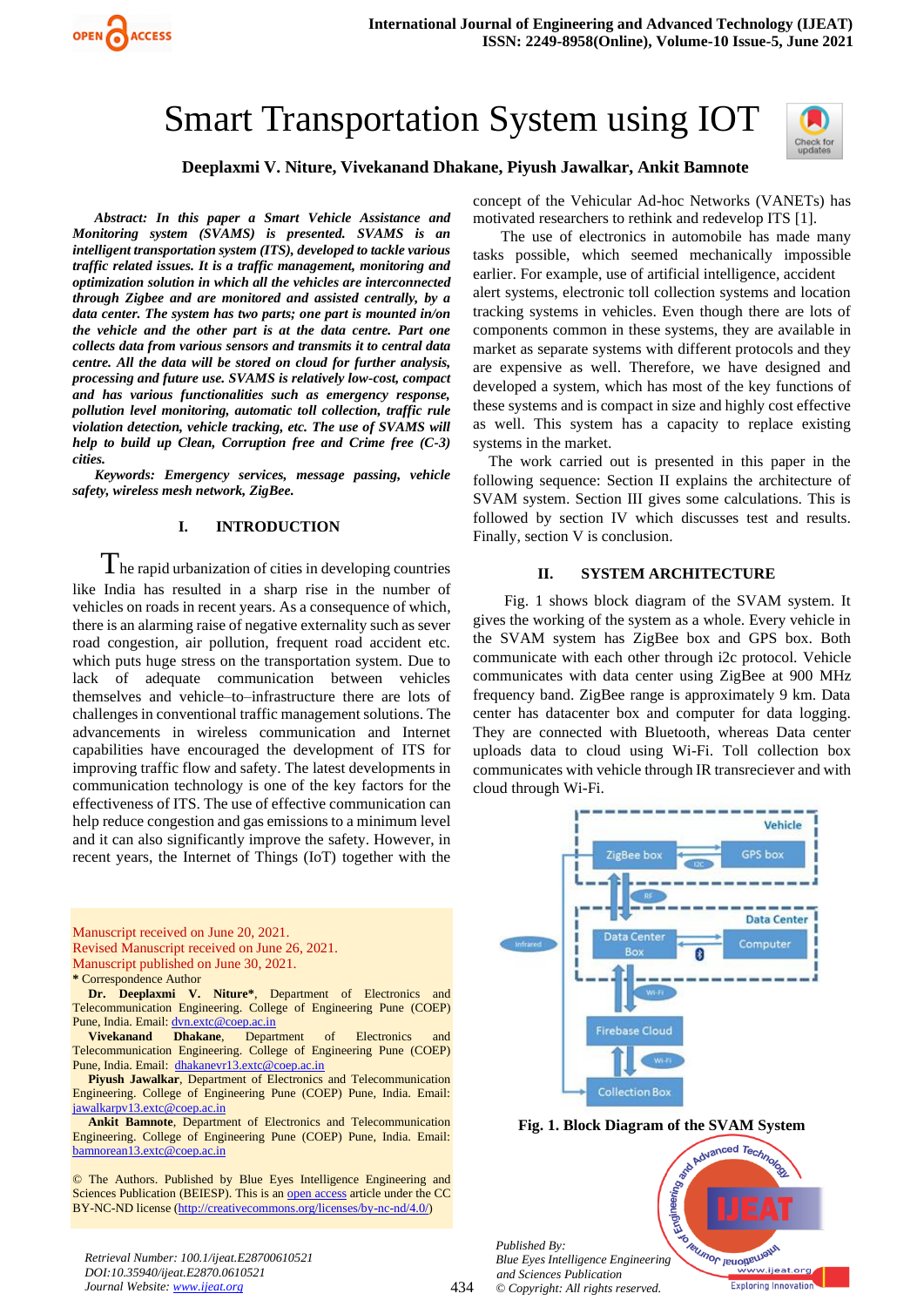The SVAM system perform following functions: Accident detection using Gyro meter, air pollution monitoring using MQ135, automatic toll collection using IR transreciever, detect rule violation using IR transreciever, location Tracking using GPS, centralized and easy accessible vehicle database using cloud, safe distance alert using ultrasonic distance sensor.

### **A. Vehicle Module**

Vehicle module consists of a ZigBee box and a GPS box.

### *1. ZigBee Box*

ZigBee box is designed to collect data from various sensors and from GPS box through i2c and transmit it to other vehicles or data center. Fig. 2 shows the schematic of ZigBee box. This box contains ZigBee, Atmega328p-pu, Antenna, Bluetooth HC-05 and Buck convertor PTN76060WAS.

IR transreceiver is mounted on top for communication with collection box for automatic toll collection and traffic rule violation detection. ZigBee has 10km line of sight range [2].



**Fig. 2. ZigBee Box**

#### *2. GPS box*

GPS box is another circuit (box) in vehicle, which is connected to ZigBee box through wire as both are in vehicle. Fig. 3 shows the GPS box. This box has components like GPS module, Serial LCD, two Atmega328 p-pu and MPU 6050.

The GPS box has two micro-controllers. First microcontroller is for reading GPS and IMU. GPS module must connect to at least 4 satellites around the earth without having any obstacle in between [3]. For that it must be mounted with patch antenna which points upward without any metallic obstacle. When there is head on collision with other vehicle or any other obstacle (like tree, wall, etc), IMU gives acceleration and angle of vehicle to controller. Then by using the algorithm, the controller confirms the accident and communicates with ZigBee box. And subsequently ZigBee box sends message to nearby vehicles and ambulance. This requires only 6-7 milliseconds.

Second microcontroller is used for LCD, distance sensor and, Gas sensor monitoring. When there is any obstacle from backside or from front size, it will be detected by ultrasonic sensors and message will appear about obstacle on LCD. Gas sensor MQ 135 is used for hazardous gas level detection.

Gas sensor has heater inside to create condition in which gas can be detected. Resistance of this heater is  $27\Omega$  so it draws =5V/27 $\Omega$  =185 *mA* current. To avoid continuous flow of current through heater coil, it is controlled by using MOSFET IRF510 whose gate is controlled by digital pin of controller.



**Fig. 3. GPS Box**

#### **B. Data Center Module**

Data center module has a data center box and a computer/laptop with a software

#### *1.Computer Software at Data Center*

At data Centre, software designed in processing language -Low level java language is monitor for vehicles in SAVM system [4]. For designing Graphics User Interface G4P library is used in processing [5]. This software gets data from ZigBees as well as from firebase. It displays data about every vehicle. Fig. 4 shows the actual GUI of the software.

Important objects, numbered from 1 to 7 are: Message window for messaging vehicle, setting window for changing map style, track window to get details of vehicle by its number, no. of received and transmitted data packets, list of vehicle connected, select serial port of computer, and animated Logo.



**Fig. 4. Data centre Software GUI**

#### *2. Data Center Box*

Data center box is circuit at Data center to get data from vehicle via ZigBee and data from Cloud via Wi-Fi. Fig. 5 shows diagram of data center box. Devices used in the Data center box are ZigBee, Wi-Fi module- Node MCU, Bluetooth Module. Bluetooth module and the ZigBee are connected to one Node MCU via two separate UART ports.

Node MCU is development board of esp8266, 32-bit microcontroller insidewith160 MHz clock frequency. Node MCU fetches the data coordinates from the Firebase cloud storage and sends to the computer via Bluetooth.

*Published By: Blue Eyes Intelligence Engineering and Sciences Publication © Copyright: All rights reserved.*



*Retrieval Number: 100.1/ijeat.E28700610521 DOI:10.35940/ijeat.E2870.0610521 Journal Website[: www.ijeat.org](http://www.ijeat.org/)*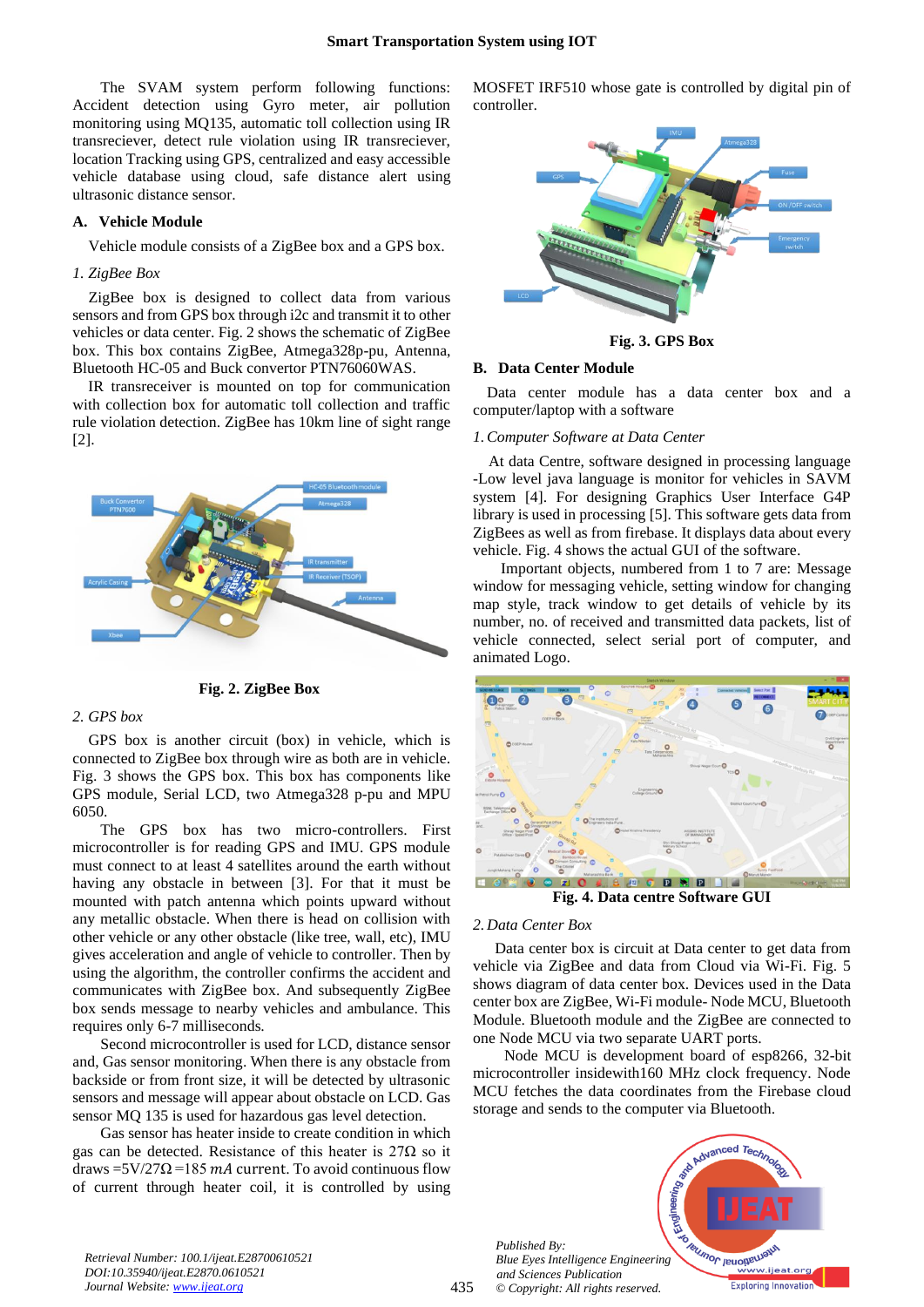

Data is received from the vehicle via ZigBee and transmitted to the computer via the Bluetooth module. Further that data is processed by software in computer.

ZigBee operates on line-of-sight principle i.e. the antenna must be in sight of at least one of vehicle antennas. So, this box must not be in close room, it must be outside the room with some height of 50-100 meter. The data center box can be connected to computer in data center by with wire or wirelessly with Bluetooth. Node MCU has serial port but for serial communication wire length must be less than 5m so it is not practical. Therefore, we use Bluetooth, wireless protocol which has 100m range and data transfer speed of 3-5 Mbps.



**Fig. 5. Data Center Box**

## **C. Infrastructure Module**

Here the infrastructure means roadside infrastructures e.g. sensors, access points and centralized servers.

## *1. Collection Box*

Fig. 6 shows the collection box. This box is designed for two functions, automatic toll collection and rule violation amount collection. There is a button to switch between these functions. In toll plaza, this box is mounted at a height of 10m. This box has IR transmitter and IR receiver (TSOP). IR transmitter transmits its ID continuously. When it is received by IR receiver of vehicle passing underneath it, IR transmitter of vehicle sends vehicle number which is received by TSOP of collection box. Wi-Fi module of collection box gets the account details of that vehicle from cloud and collects the toll amount from that account.



**Fig. 6. Collection Box**

For rule violation amount collection this box is mounted on traffic signal. It works in similar fashion as the box at toll plaza only difference is that it starts sending its ID only when the traffic signal is red to catch the vehicle, violating traffic rule. When signal is yellow or green, transmitter does not transmit signal.

## *2.Cloud*

Firebase cloud is used for saving data online. Fig. 7 shows a cloud database structure for our system. After creating new project at firebase, it gives one URL, which is address of that Database [6]. Wi-Fi modules in Data center box and collection box use that URL to upload and download data. Data on firebase is saved in JavaScript Object Notation (JSON), a minimal, readable format for structuring data. Data is saved in parent child hierarchy as show in fig.7. History of any vehicle can be read from the cloud using datacenter software



**Fig. 7. Cloud database structure***.*

## **D. Networking and Protocols**

All the vehicles in SAVM system are connected with each other and data center using Zigbee in mesh topology. All ZigBees except Data center Zigbee are configured as routers, so messages generated by one vehicle will pass in mesh until it reaches the data centre. There are two ways to pass the data between the vehicle and the data centre. One is through the Firebase cloud, and the other one is through the Zigbee network. When vehicle is in city, it will be in the range of data centre directly or indirectly through mesh network. But if the vehicle is not in the range of the data centre, it can still be connected to the data centre via another vehicle which isin the data center's range. There is provision to integrate client's mobile in the system. In that case, mobile application will be connected to ZigBee box via Bluetooth and ZigBee box will upload vehicle data such as location co-ordinates, accident alert, and emergency message to Firebase account of respective vehicle.

The location coordinates can be fetched from the cloud server in the pit using Node MCU ESP8266 Wi-Fi module which is connected to an internet connection constantly and then these coordinates can be sent to the computer/laptop using the Bluetooth module.

*Published By: Blue Eyes Intelligence Engineering and Sciences Publication © Copyright: All rights reserved.*

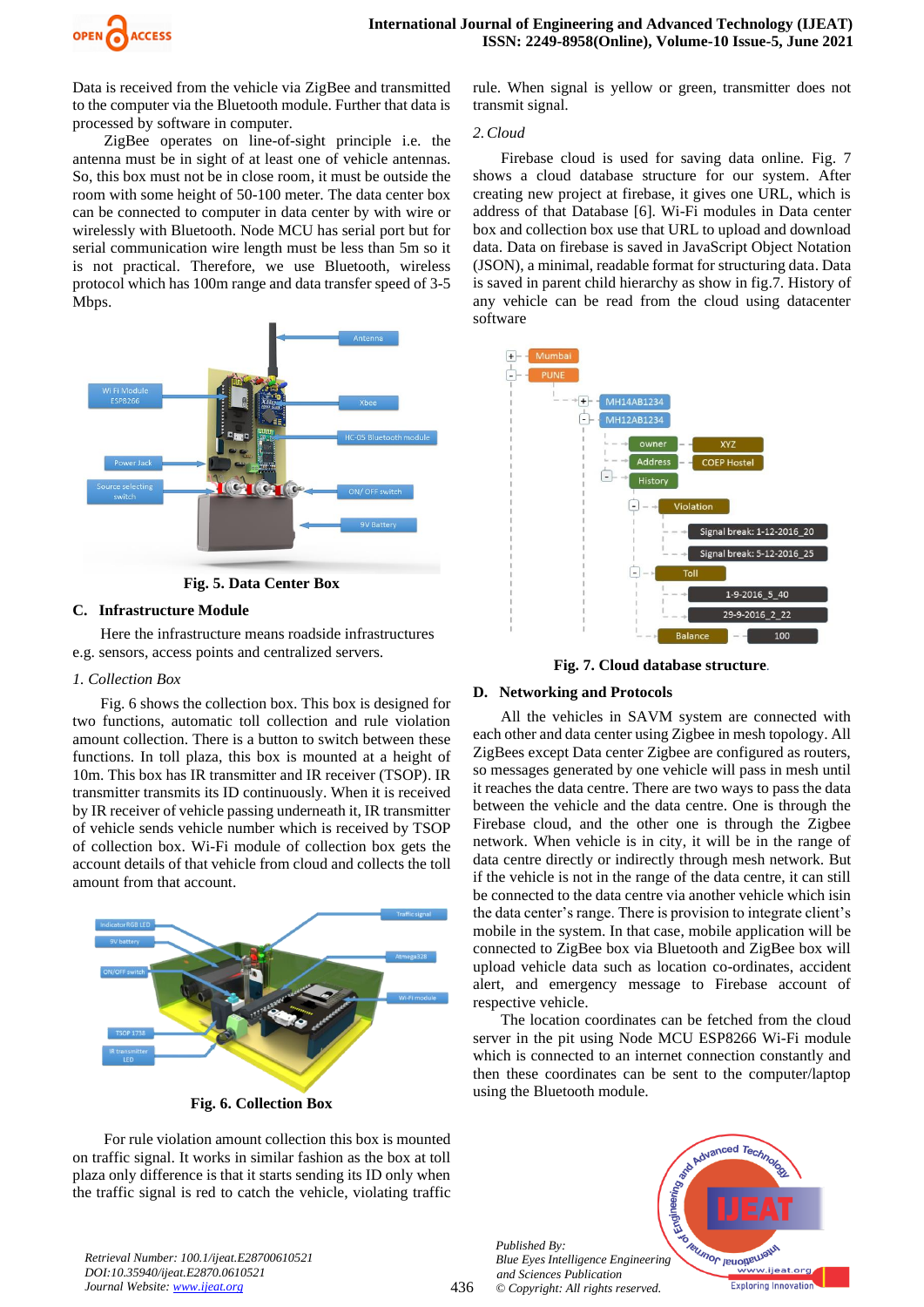For communication between various nodes protocols are customized. The string format for them have been defined like 'STPG\_MH12AB3456\_18.345678,73.851234='. In this string 'STP' stands for **S**mart **T**rans-**P**ortation, 'G' means this string contains GPS data, 'MH12AB1234' is a vehicle number, '18.345678,73.851234' is string containing latitude and longitude separated by comma. '=' denotes end of string.

Table-I shows the string format for traffic rule violation communication between vehicle and collection box. Table-II string format for toll collection communication between vehicle and collection box shows and Table-III gives the string format for communicating different messages between vehicle and data center software.

## **TABLE-I. VEHICLE-COLLECTION BOX STRING FORMAT FOR TRAFFIC RULE VIOLATION**

| String format     | Sender              | Message        |  |
|-------------------|---------------------|----------------|--|
| <b>RULE MH12A</b> | from vehicle to     | send vehicle   |  |
| $B3456=$          | Collection box      | no.            |  |
| RULE RL1245       | from Collection box | Send ID to car |  |
| $12=$             | to vehicle          |                |  |

### **TABLE-II. VEHICLE-COLLECTION BOX STRING FORMATTOLL COLLECTION COMMUNICATION PROTOCOLS**

| String format        | Sender                            | Message              |
|----------------------|-----------------------------------|----------------------|
| TOLL TL1245<br>$12=$ | from Collection<br>box to vehicle | Send ID to car       |
| TOLL MH12A           | from vehicle to                   | Send vehicle no. $+$ |
| B3456 CAR=           | Collection box                    | vehicle type         |

#### **TABLE-III. SOFTWARE-VEHICLE STRING FORMAT**

| String format                                | Sender        | Message          |
|----------------------------------------------|---------------|------------------|
| STPG MH12A<br>B3456 18.3456<br>78,73.851234= | from car      | GPS position     |
| STPP MH12A<br>B3456 12=                      | from car      | pollution scale  |
| STPE MH12A<br>$B3456=$                       | from car      | <b>EMERGENCY</b> |
| STPA_MH12A<br>$B3456=$                       | from car      | accident         |
| STPM_MH12A<br>B3456_Message                  | from software | message          |
| STPT MH12A<br>$B3456=$                       | from software | track            |
| STPR MH12A<br>$B3456$ 2=                     | from firebase | Rule No.         |

# **III. CALCULATION**

### **E. Maximum vehicle for one Data Center**

Maximum data rate of XBEE (XBEE is ZigBee manufactured by Digi International) is 156 kbps [2].

*Retrieval Number: 100.1/ijeat.E28700610521 DOI:10.35940/ijeat.E2870.0610521 Journal Website[: www.ijeat.org](http://www.ijeat.org/)*

Data rate = 
$$
156 \text{ kbps} = 19.5 \text{ kBps}
$$
 (1)  
=  $1604800 * 1024 \text{ Bytes per day}$ 

Table-IV shows the amount of data used by one vehicle in one day. This is the maximum data that can be used by a vehicle in one day. Using the data rate of ZigBee and data used by one vehicle, we can calculate maximum number of vehicles accommodated in the data center.

Max. no. of vehicles in a data center = 
$$
\frac{1604800 \times 1024}{51874.665}
$$
 (2)

$$
= 31,678
$$
 vehicles

So, nearly 31.5k vehicles can be handled by one data center. This number is dependent on the ZigBee data rate. Thus we can increase the capacity of data center by using a ZigBee of higher data rate.

| Data               | No. of bytes          | No. of bytes per<br>day |
|--------------------|-----------------------|-------------------------|
| Location           | 36 bytes per 1 minute | 51840                   |
| Pollution<br>level | 19 bytes per day      | 19                      |
| Emergency          | 16 bytes per 6 month  | 0.0879                  |
| Accident           | 16 bytes per year[7]  | 0.04383                 |
| Message            | 30 bytes per 2 day    | 15                      |
| Tracking           | 16 bytes per month    | 0.5333                  |
|                    | Total                 | 51874.665               |

### **TABLE-IV. Data Used By Single Vehicle Per Day**

### **F. Maximum Speed of vehicle under collection box**

Angle of transmission for IR LED is 10° and for TSOP angle of reception is 10°. So IR communication will be possible till angle of vehicle is less than 20° [7]. Maximum distance of receiver is 10 m. This is shown in fig. 8.

Max. distance of communication = 
$$
2 \times 10 \sin \theta
$$
 (3)  
= 3.472 m

Time require for communication is 85 mS, therefore

Max. speed of vehicle =  
\n
$$
\frac{3.473 \times 10^{-3} \times 3600}{85 \times 10^{-3}}
$$
 (4)

 $=147$ km/hr

Hence vehicle with speed lower than 147km/hr can be detected by collection box.



*Published By: Blue Eyes Intelligence Engineering and Sciences Publication © Copyright: All rights reserved.*